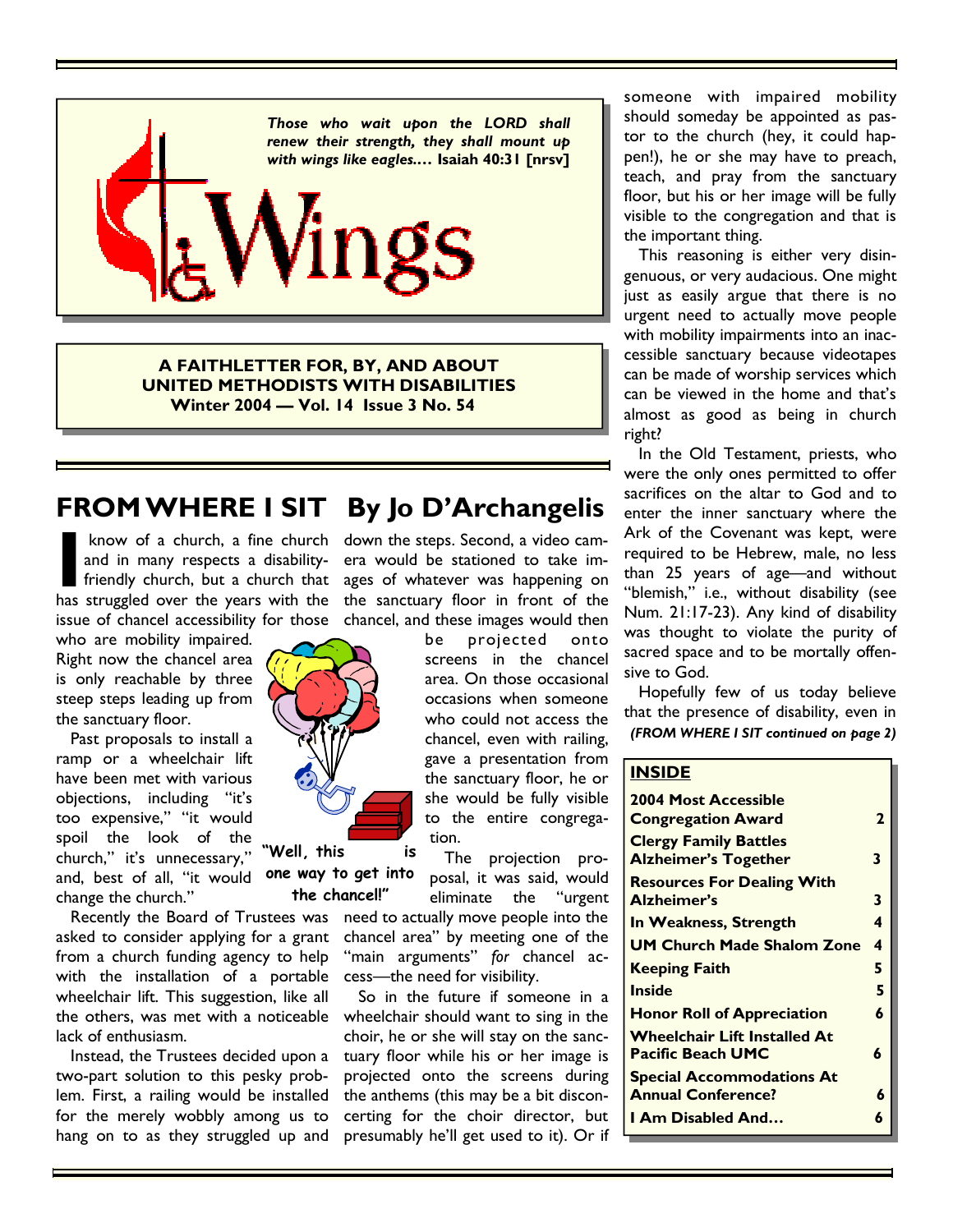the sacred spaces of our churches and synagogues, is offensive to God. In the New Testament, Jesus tells the parable of the banquet table to which those who are blind, mobility impaired, and poor are specifically invited to come (see Luke 14:16-24). He even admonishes his followers for hindering children, who in those times had a social status equivalent to that of slaves, from approaching him (see Matt. 19:13-14). *(FROM WHERE I SIT cont. from page 1)* 

 Many of us believe that God wants all of us—no matter our age, gender, race, ethnic origin, or physical and mental condition—to be able to approach his altar with our gifts of worship, praise, and thanksgiving and that, if God is offended by anything, it is by human-made barriers and rigid, outmoded attitudes that would hinder any of us from attaining the more sacred spaces (video cameras notwithstanding) as though we bore some invisible, or not so invisible, stigma.

 Chancel access is not primarily, or even secondarily, a matter of visibility. Rather, it—like access to the sanctuary and to the church in general—is a matter of theological imperative and symbolism. Disability access in every area of the church vividly and forcefully symbolizes the Church's commitment to those (if I may be permitted to quote from the United Methodist television ads) "open hearts, open minds, open doors" that enable all of God's children to fully participate in the mission and ministry of the Church. On this basis alone there is no good reason why access should



**A** non-official, non-profit quarterly newsletter published for, by, and about United Methodist adults with disabling conditions

**Founder/Editor Computer Layout Graphic Design** Jo D'Archangelis

**Correspondence** Send all correspondence — including feedback, original writings, items from other sources, and changes of address — to Jo D'Archangelis, Editor, at **Mailing Address** 592 West Ammunition Road, Apt. 1 Fallbrook, CA 92028 **Telephone/Fax** [760] 723-2668 (please call before faxing) **E-Mail** jodarlis@aol.com

**E-Wings** Two e-mail versions of *Wings* are available for those with vision impairments and computer "reading" devices, those who have difficulty handling paper and print pages, those who live outside the USA, and those who just prefer computer viewing: (1.) A strictly e-mail version in unformatted text without graphics, and (2.) A formatted version with color graphics available to those able to open attached files in MSPublisher 2000 format. E-mail Jo D'Archangelis at jodarlis@aol.com to request either, or both, of these versions.

**Wings Online** Beginning with the Fall 2002 issue, issues of *Wings* in their entirety may be accessed at www.cal-pac-ccdm.org/. Selected articles from back issues of *Wings* 1995- 98 may be accessed at www.mariposa-ministry.org.

**Donations** Most of the funding for *Wings'* publication and mailing comes from reader donations. There are no subscription fees. If you think *Wings* is worth it, please make a check or money order payable to the "Fallbrook United Methodist Church" (or "FUMC") and mark it "Wings Newsletter." Mail it to the church address below.

| <b>Basic Angel</b>   | $$6 - $14$    | <b>Major Angel</b> | $$15-$24$ |
|----------------------|---------------|--------------------|-----------|
| <b>Super Angel</b>   | \$25-\$49     | Mega Angel         | \$50-\$99 |
| <b>Awesome Angel</b> | \$100 or more |                    |           |

**Church Address** Fallbrook United Methodist Church 1844 Winterhaven Road Fallbrook, CA 92028 **Church Telephone** [760] 728-1472 **Church Fax** [760] 728-7433 **Church E-Mail** FUMC1887@tfb.com

arbitrarily stop at the chancel steps simply because it is thought too expensive, inconvenient or, heaven forbid, church-changing for it to continue.

 Although the issue of chancel access is, or so we are told, "off the table for further action," the Board of Trustees "will keep an open mind for the future." Well, that's good, because the future is now, and since ramps and lifts seem to be unacceptable, we have some other neat people-moving ideas: How about a crane or a cherry-picker? An escalator? Ropes and pulleys (cheap and simple)? Balloons? You see, we can come up with a lot of stuff while sitting...and waiting...on the sanctuary floor.



## **2004 Most Accessible Congregation Award**

 The California-Pacific Conference Council On Disability Ministries is seeking applicants for the 2004 "Most Accessible Congregation" Award. The award will be presented at the 2004 Annual Conference and will include a \$1000 gift to the winner.

 All congregations following a call to become more accessible and welcoming to persons with disabilities are urged to apply for this award. For further information about the award, or to help your congregation learn more about sharing the good news with those who are "differently-abled," contact the Conference Disability Ministries Coordinators, Rev. Jerry and Juda Carter, at (949) 855-8297 or e-mail judaathome@aol.com.

 To apply for the award, churches will complete an application and submit it by fax, e-mail, or mail no later than March 15, 2004, to Jheri Resnik, P.O. Box 6006, Pasadena CA 91102- 6006, (800) 244-8622, or jresnik@calpac.org.

> **Bruce Baraw — Conference Council On Disability Ministries**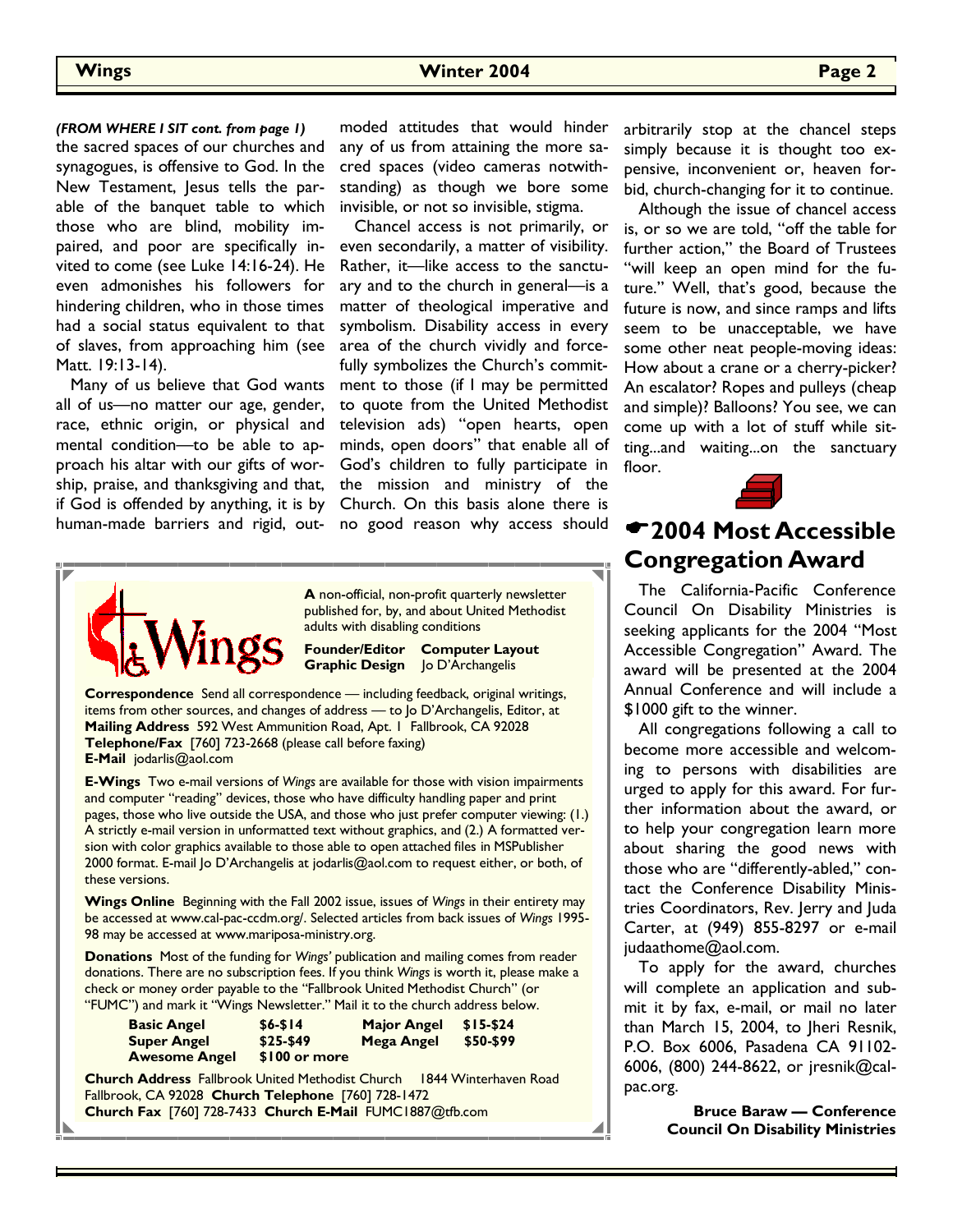

# **CLERGY FAMILY BATTLES ALZHEIMER'S TOGETHER By Tom McNally**

<u>ununununu</u>

**Latter a computer virus, Alz-**<br> **Latter here is a fixed the home of a California clergy<br>
<b>Latter and Sharon Rhodes-**<br> **Land Sharon Rhodes**couple. Al and Sharon Rhodes-grams that were more suited to what Wickett, and turned their lives upside-he wanted to do. Right now he can down. The comparison to a computer virus ends, however, with the realization that this disease that slowly steals memory cannot be stopped.

 The ordeal for the United Methodist husband and father they once knew is family began when Al was in his late '40s. He had trouble completing tasks and became unusually forgetful. One day, he forgot to pick up his young son, Ben, from school. When Sharon was asked to serve as superintendent of the Long Beach District in 1990, Al took leave from active ministry to be home with Ben [then 4] and daughter Rachel [then 8]. Sharon served as a district superintendent for four years and is [now] senior pastor of Westwood United Methodist Church in Los Angeles.

 Al's condition worsened. After months of observation and tests, the diagnosis finally came: Alzheimer's. Like many people, Sharon had thought of Alzheimer's as a disease that strikes the elderly. All of us know of Ronald Reagan and have seen the blank stares of frail individuals who populate nursing homes. Here Sharon and Al were, in the prime of their ministry, with two young children.

 "I had that sinking feeling that so many people have when a disaster or a train wreck happens," Sharon recalls. "I just felt swallowed up…my gosh, now what?" However, she wasn't surprised by the final diagnosis, since Al's father had also suffered from the disease. "This is it, I thought, this is what we are going to have to live with."

 Al was an effective pastor and a gifted musician who used his brain a

heimer's disease has invaded a computer long before they were the home of a California clergy commonplace and began writing proike a computer virus, Alz- lot, according to Sharon. "He bought barely figure out how to go online or switch the printer from color to black ink. It just breaks my heart because he's really a smart person." The disappearing. Sharon sees the disease as death by a "thousand subtractions."

> In an interview with UMTV, Al describes the joy of being a pastor and the pain of going on disability leave. "That was kind of tough because I knew something was wrong, but then all of a sudden, bam, I'm out." He describes the disease as "microscopic little persons that like to eat the memory [and] consider the newest memories to be the tastiest of all." In addition to medication, he said he has fought the onslaught of the "little persons" with three W's: walking, writing, and wishing.

 As a pastor of a 600-member congregation, a wife and mother, Sharon finds herself in the dual role of caregiver and care receiver. She is trained to care for others, a role she loves. But she admits that receiving care, such as a weekly dinner for the family prepared by women in the church, is difficult. "I feel like, well, I'm capable. I shouldn't have to take help. I shouldn't have to receive this."

 "I really can't imagine going through this without being grounded in God's presence," she says. "I know that God gives us the strength and capacity to take the next step. I know that my future is different than I thought it was going to be, but whatever it is, God's in it.'

 For her, being part of a faith community is critically important. "So many people tell me they pray for us all the time, and I know they do. It is very sustaining to know there's that kind of support."

**— United Methodist News Service —** 

**Abridged from "Battle With Alzheimer's Draws Clergy Family Together" in**  *Circuit West***, publication of the Califor-nia -Pacific Conference of the United Methodist Church (Sept. 25, 2003). Tom McNally is a former director of the United Methodist News Service.**

<u>n kung berkualan pembungan me</u>

### 

## **Resources For Dealing With Alzheimer's**

Books (recommended by Rev. Sharon Rhodes-Wickett)

 *Living in the Labyrinth: A Personal Journey Through the Maze of Alzheimer's* by Diane Friel McGowin (1994: Dell Publishing)

 *Speaking our Minds: Personal Reflections from Individuals with Alzheimer's* by Lisa Snider, LCSW (1999: WH Freeman Co.)

 *Alzheimer's Early Stages, First Steps in Caring and Treatment* by Daniel Kuhn (MSW Publishers Press: Salt Lake City)

 *Courage to Care: A Caregiver's Guide Through Each Stage of Alzheimer's* by JoAnne Parrent (2001: Alpha Books)

 *The Forgetting, Alzheimer's: Portrait of an Epidemic* by David Shenk (2001: Doubleday)

Alzheimer's Website http://www.alz.org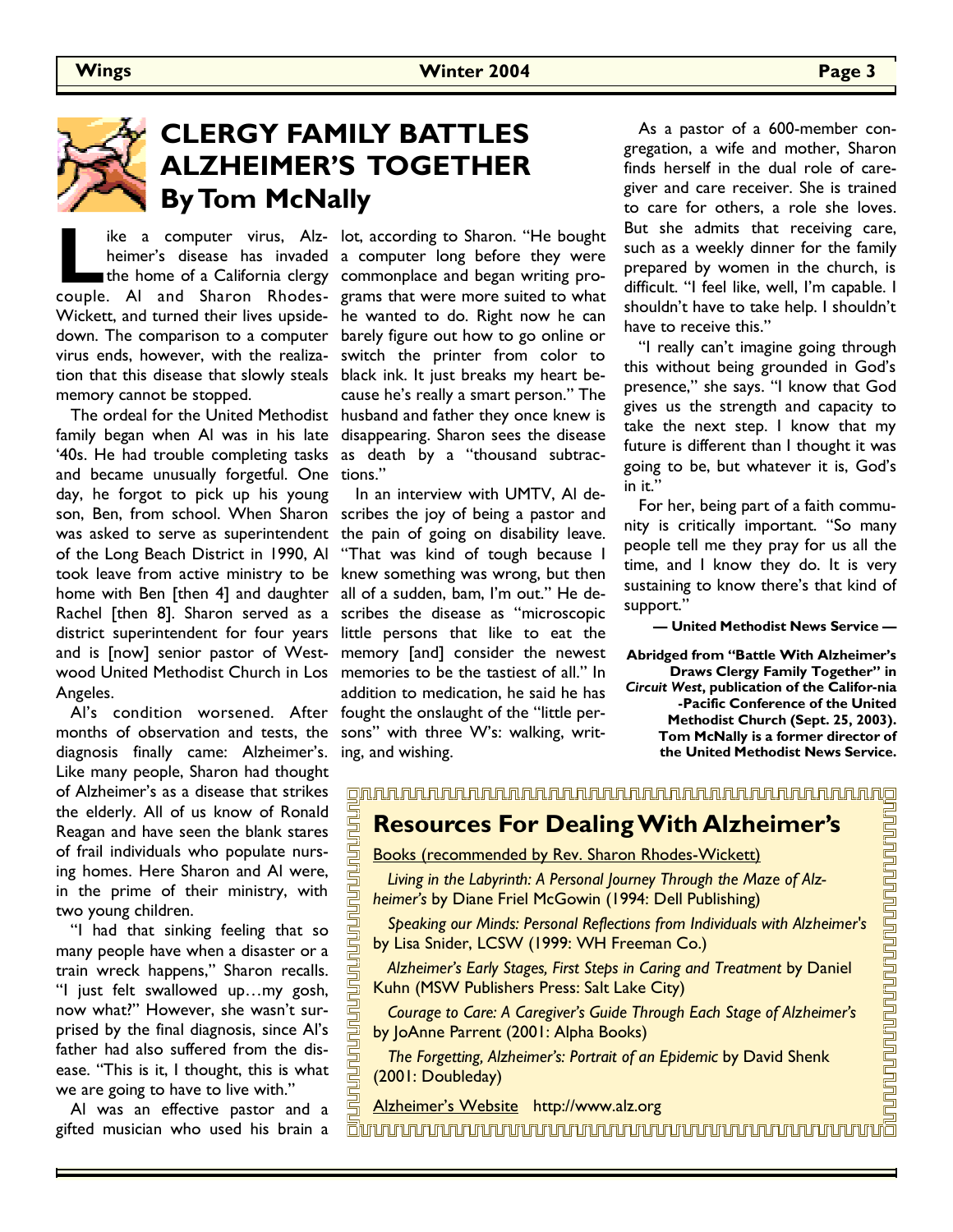# **IN WEAKNESS, STRENGTH By Carolyn Caldwell**



Paul wrote, *"For Christ's sake, I delight in weaknesses, in insults, in hardships, in persecutions, in difficulties. For when I am weak, then I am strong."*  **(2 Corinthians 12:10 niv)**

In the Bible study I attend, we discussed why God used such unlikely people.<br>An ineloquent Moses delivered the law, a prostitute helped clear the way to<br>the Premised Land Semesons in our group said it is because we are bum the Promised Land. Someone in our group said it is because we are humble for when we are weak, and when we are humble, God can work through us unhampered. Had Moses been an eloquent speaker, he might not have let God speak through him.

 I know of a preacher who has a speech impediment—one so severe that it can be difficult to understand him. But he is an inspiration to his congregation, and God speaks through his message.

 The One who created us knows how to use us, weaknesses and all. Sometimes we are used because of our weaknesses and wounds; other times we are used in spite of them. Our part is obedience to God's call. Then, no matter how weak, imperfect, and unimportant we think we are, God can and will use us.

**From** *The Upper Room* **(Nov./Dec. 2001)** 



# **UM CHURCH FOR THE DEAF MADE SHALOM ZONE**

2000, Christ United Meth-

odist Church of the Deaf [in Baltimore, Maryland] was designated a Shalom Zone.\* The Deaf Shalom Zone provides a multiplicity of services to meet the needs of this population, all of which is coordinated by Carol Stevens, a General Board of Global Ministries missionary. "We see ourselves as a nontraditional agency of deaf and hearing people serving together, endeavoring to meet the needs of the deaf community," says Ms. Stevens. "Almost all of the work of the zone is

**\*A Shalom Zone is a geographic area within a community in which United Methodist churches work toward change by collaborating with community organizations and residents to develop economic prosperity, coordinate resources, empower community leaders and residents, and proclaim the gospel of Jesus Christ.** 

**I I**n January of done by spirit-filled volunteers who 2000, Christ use their gifts to help others."<br>United Meth- One area of service is in case man-<br>he Deaf [in Balti- agement. Some people who have use their gifts to help others."

 One area of service is in case management. Some people who have been helped here are:

-A young man dying of AIDS who had a huge trash bag of letters containing words like "court" and "jail" was able to reclaim his stolen identity before he died.

-A Latino mother and her deaf child with multiple disabilities were provided with a volunteer Spanish interpreter to shepherd her through medical systems and to get proper schooling for her son.

-A deaf man who did not know that he had a primary doctor or insurance because he lacked an interpreter and advocacy received his first check fourteen months after his cancer surgery.

-A deaf man, addicted to heroin for thirty-four years since the age of

eleven, is now drug-free, working and living in his own apartment and serving deaf-blind people as a volunteer.

 A second area of service is in development of new programs to help fill in some of the many gaps in services for deaf people that hearing people can readily access. Examples are: parenting classes for deaf parents at risk of losing custody of their children taught by deaf role models and a specialdesigned curriculum to help deaf parents learn the skills needed to become better parents; drug abuse programs; transportation, interpreters and mail readers to help deaf-blind people live more independent lives; and support for those who need hospice service.

 A final area of service is in advocacy and empowerment activities. Through the advocacy and support of the Deaf Shalom Zone, a new Office of Deaf and Hard of Hearing has been established locally, judicial rules for court interpreters have been changed, and deaf people have input in the agencies that serve them.

 Christ United Methodist Church of the Deaf is an all-deaf church with a Sunday attendance of approximately 125. The worship service is done in the American Sign Language, with music performed by a deaf choir. The scripture lesson is dramatized so that the Word "becomes flesh."

 Established 107 years ago by the Rev. Daniel Moylan who was deaf, the church has long been the center of help and service for the 24,000 signing deaf people in the Baltimore metropolitan area. The current pastor, the Rev. Peggy A. Johnson, is a consultant for the General Board of Global Ministries working with the National Committee on Ministries with Deaf, Late-Deafened, Hard of Hearing, and Deaf-Blind People.

 **Adapted from DISC, the Disability Concerns website of the United Methodist General Board of Global Ministries, Health and Welfare Ministries (http://gbgm-umc.org/health/).**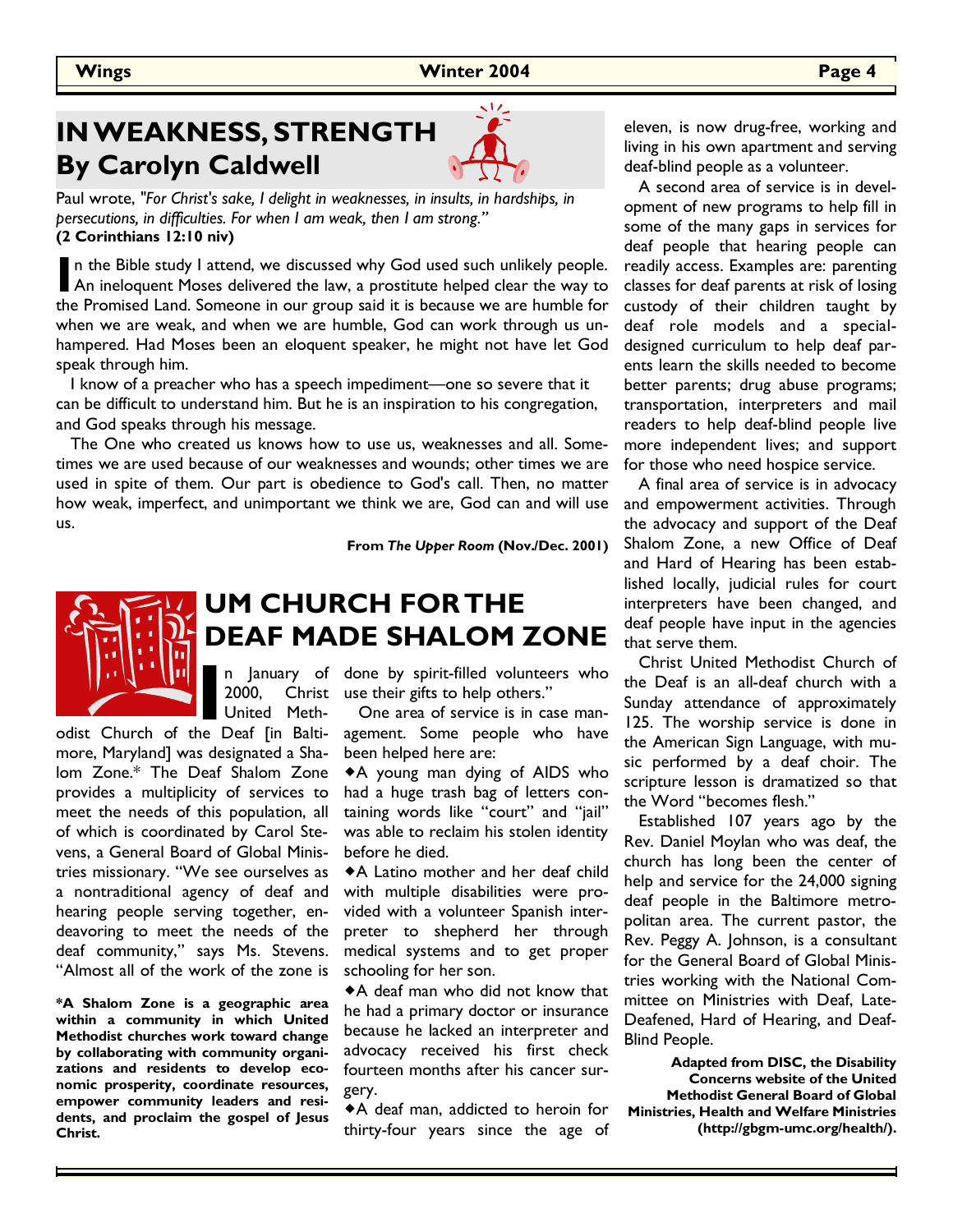#### **Wings Winter 2004 Page 5**

# **KEEPING FAITH By Dallas (Dee) A. Brauninger**

**I breathed a sigh of relief [in Septem-**<br>
ber of 1996] when<br>
my doctor, with great insight, diagrelief [in September of 1996] when

nosed my type 2 diabetes. Finally, I knew the origin of my recent bouts of cloudy thinking, of depression.

 But the relief soon disappeared as the diagnosis sank in. I felt overwhelmed. At 54, I had been through the grief of chronic conditions twice before. Each time I returned to enjoying life. Could I do it again?

 My premature birth brought troublesome eyesight, and in junior high school I became legally blind. In my late twenties, my rheumatoid arthritis worsened. I eventually needed a mobility cane, and then a guide dog, to get around. During those years, however, I continued to lead a meaningful life. I completed college and seminary, where I met my husband, Bob. We married and became ordained ministers.

 As my sight and arthritis worsened in stages, I would grieve my losses each time but always bounce back. Bob supported me throughout. When jaw deterioration ended my preaching, I trained as a hospital chaplain. As advancing arthritis stopped that, my rehabilitation counselor located a computer with screen-reading capability that read my words back to me, and I refocused my ministerial career as a writer.

And then, diabetes.

 Each condition follows the same general pattern. First, I feel vulnerable and angry. Questions pour out of my head. I am too furious, frustrated, and put out to do anything productive until I find answers. Then I take charge. With some comprehension of the problems I'm facing, I retrieve my courage.

Two weeks after learning of my dia-

breathed a sigh of betes, I began researching it....

 From September through April, I read. I saturated myself with facts. I was virtually paralyzed with emotions but knew I had gotten through this before. I kept trusting. As with other illnesses, I relied on my journal to express my feelings.

 *September 20: Who is this person you have become? Is she blind, arthritic, and now a diabetic without being a person? Is nothing left of me to be myself?* 

 Gradually, my sense of hope returned. I began to digest the information.

 *February 12: Do I still belong to myself? Yes. Am I only an aggregate of immune deficient cells? No. This bundle of protoplasm has a name. Do you hear that, blindness, rheumatoid arthritis, and diabetes? I have a name.* 

 Diabetes is especially hard to cope with: It is so unpredictable. I try to balance what I can manage about the disease with what I must accept as its natural progression. Each morning I wake up and check out which body parts work that day and plan my day. I alternate working and resting.

 I began to see that, working with my health care team, I could take charge of my body and manage my disease. The roller coaster of blood

 **INSIDE** 

glucose readings stabilized. The previously baffling depressions that came and went now subsided, helping me regain my true self.

 I allow myself to give up at night when my head hits the pillow. I know that when I wake up in the morning I will start afresh. I also allow myself fretting time. I decide how many minutes I will worry, do so wholeheartedly, then put it aside….

 Throughout these life changes, a given, spontaneous joy has nudged me to regain balance. I find now I must actively invite that joy into my life. In addition to helping my arthritis and glucose levels, that is what my daily walk at dawn with my leader dog, Treasure, is about. The singing birds boisterous cardinals and robins—help jump-start my day.

 *May 4: Dear gentle body, you do the best you can. All these years, you have sprung back to health at every chance. Your resilience has matched the tenacity of my spirit. Something within you gives my soul the power to quiet the frustration, to keep on figuring, adjusting, and letting its joy burst forth.* 

**Adapted from** *Diabetes Forecast* **(Nov. 1999). Brauninger is a United Church of Christ minister and writer living in Friend, Neb. She is the author of** *Talking With Your Child About Change* **(United Church Press) and HEARTalk: A Communication Catalyst for those living with a chronic condition, disease, or disability.**

 Look beyond my face and skin, my wrinkles and my hair. Look beyond my clothes, my limp, my walker, or wheelchair. Look beyond my body; I'm in there. **— Anne Mason Eiler Gall —**

**From** *Visions And Verses Along the Spirit's Highway* **(ACCAHMACK PRESS: Anaheim, Calif.). Gall is a member of the Garden Grove (Calif.) United Methodist Church.**